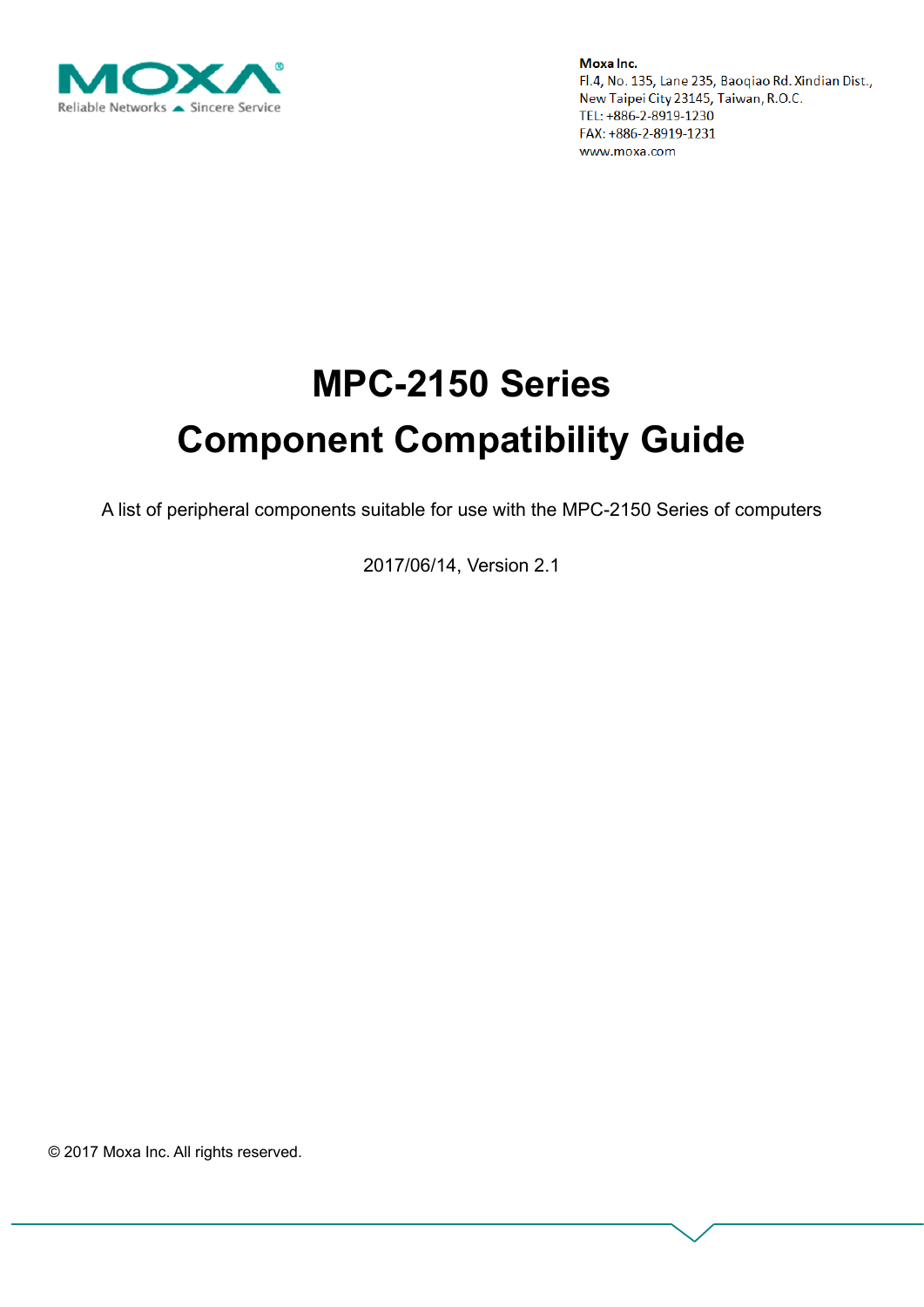

## **Copyright Notice**

©2017 Moxa Inc. All rights reserved.

### **Trademarks**

The MOXA logo is a registered trademark of Moxa Inc.

All other trademarks or registered marks in this manual belong to their respective manufacturers.

### **Disclaimer**

Information in this document is subject to change without notice and does not represent a commitment on the part of Moxa.

Moxa provides this document as is, without warranty of any kind, either expressed or implied, including, but not limited to, its particular purpose. Moxa reserves the right to make improvements and/or changes to this manual, or to the products and/or the programs described in this manual, at any time.

Information provided in this manual is intended to be accurate and reliable. However, Moxa assumes no responsibility for its use, or for any infringements on the rights of third parties that may result from its use.

This document might contain unintentional technical or typographical errors. Changes are periodically made to the information herein to correct such errors, and these changes are incorporated into new editions of the publication.

# **Technical Support Contact Information**

#### **[www.moxa.com/support](http://www.moxa.com/support)**

#### **Moxa Americas**

Toll-free: 1-888-669-2872 Tel: +1-714-528-6777 Fax: +1-714-528-6778

#### **Moxa Europe**

Tel: +49-89-3 70 03 99-0 Fax: +49-89-3 70 03 99-99

#### **Moxa India**

Tel: +91-80-4172-9088 Fax: +91-80-4132-1045 **Moxa China (Shanghai office)** Toll-free: 800-820-5036 Tel: +86-21-5258-9955 Fax: +86-21-5258-5505

#### **Moxa Asia-Pacific**

Tel: +886-2-8919-1230 Fax: +886-2-8919-1231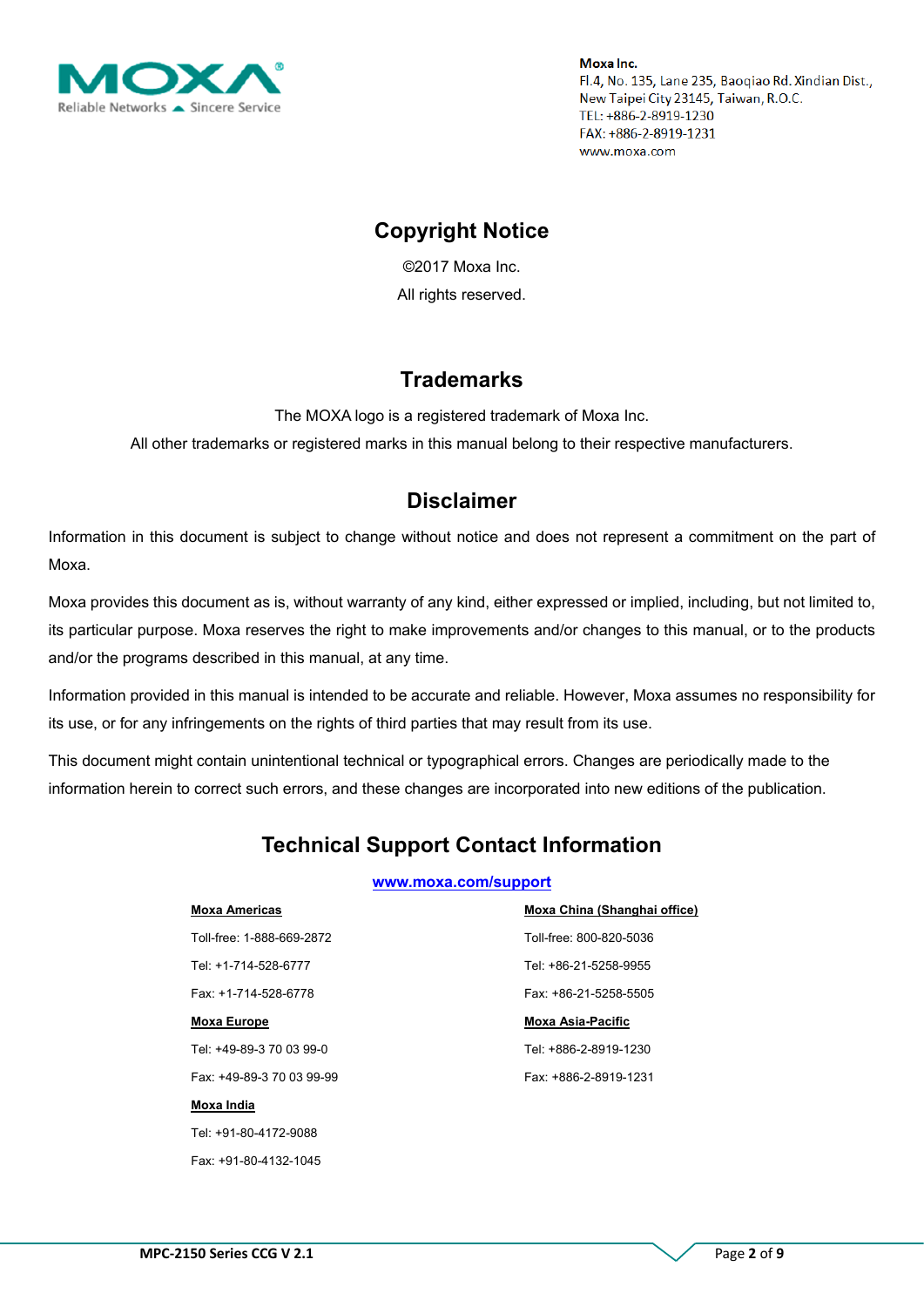

# **1. Introduction**

This document lists hardware components that are proven to provide the performance listed in the specification when used with the Moxa MPC-2150 Series of embedded computers, or computers that share basic design features with the MPC-2150 Series. Moxa computers come with multiple peripheral options and are engineered to work with components having different hardware specifications. This flexibility could sometimes lead to compatibility issues. When used with the MPC-2150 Series of embedded computers, peripherals from one manufacturer may not work as well as the ones made by another manufacturer. Moxa provides this list of MPC-2150-compatible components, so that users can be certain of a reliable performance from the MPC-2150 Series, when used with the components listed in this document.

# **2. Testing Methods**

To validate that a component meets the Moxa standards for quality and performance, the following five key compatibility tests are run:

- Ambient temperature burn-in
- Low temperature hard start
- Heat/humidity burn-in
- Cyclic high-low temperature burn-in
- Vibration test

### **Ambient Temperature Burn-In**

The component is mounted on to an MPC-2150 computer and put through a series of stress tests at an ambient temperature of around 25˚C, for a specified period of time. The duration of the test is determined based on the class of peripherals being tested.

### **Low Temperature Hard Start**

The component is mounted on to an unpowered MPC-2150 computer and then the system is booted up at an extremely low temperature. The designated low temperature value depends on the computer model being tested.

### **Heat/Humidity Burn-In**

The component is mounted on to an MPC-2150 computer, placed in a temperature- and humidity-controlled enclosure, and then put through the burn-in test for a specified period of time. The temperature, humidity, and time targets vary depending on the specification of the computer model used in the test.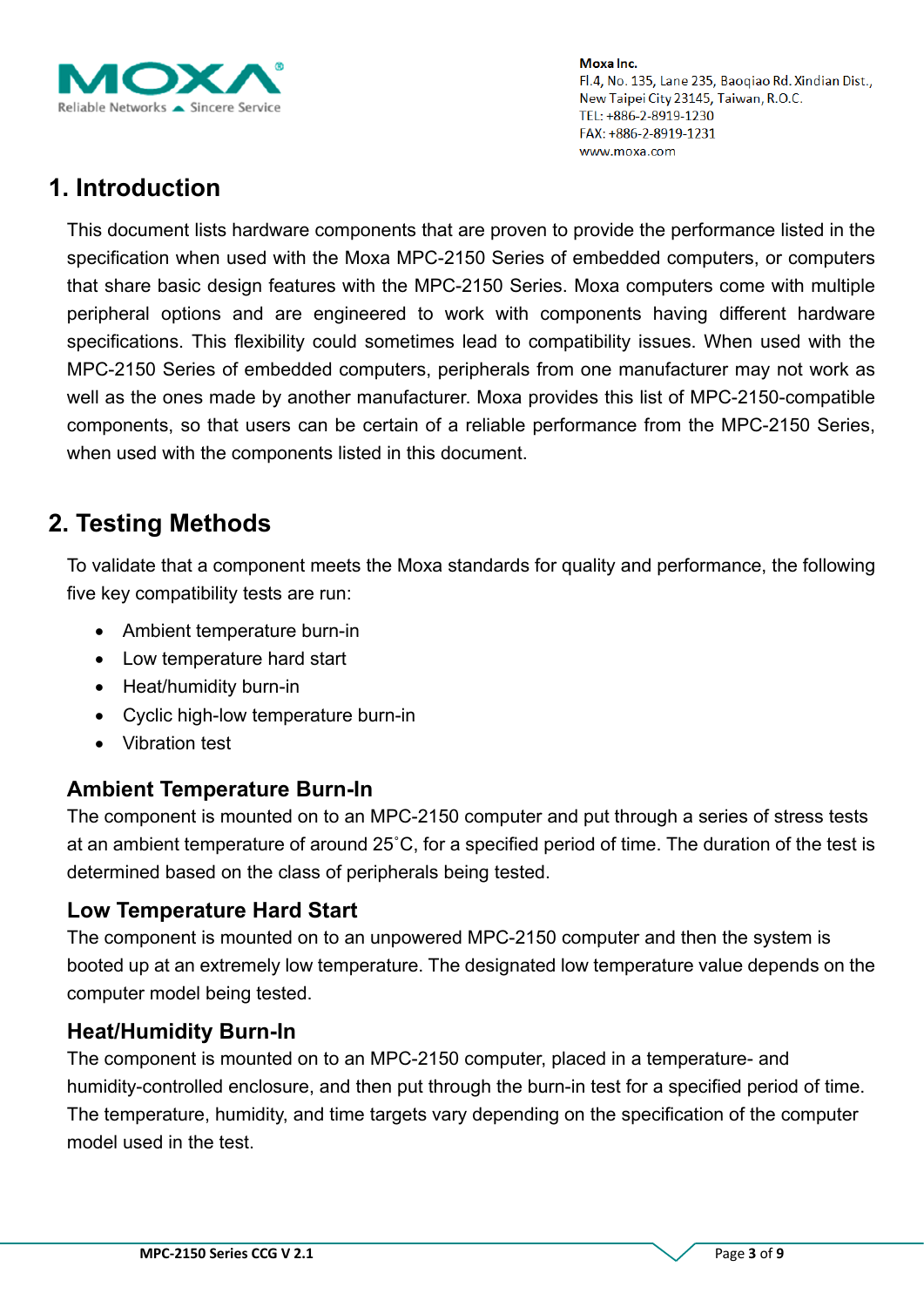

### **Cyclic High-Low Temperature Burn-In**

The component is mounted on to an MPC-2150 computer, placed in a temperature controlled enclosure, and then put through the burn-in test wherein the temperature is cyclically varied from very high to very low and back again, over a specified period of time. The target temperature range and the duration of the test can vary depending on the specification of the computer model used in the test.

### **Vibration Test**

The component is mounted on to an MPC-2150 computer that is bound inside an electromagnetic vibrator, and then put through random vibration tests along three orthogonal axes: longitudinal, transverse, and vertical. The vibration tests are compliant with the EN50155/IEC61373 vibration standards.

# **3. Storage Endurance**

Storage media, such as SSDs, CF cards, SD cards, Disk on Module, and CFast, are composed of different electrical components. The main electrical components in these storage media, the NAND-flash memory and NAND-flash controller, impact the storage endurance and lifespan of the storage media.

### **NAND-Flash Memory Endurance**

NAND-flash memories have a limit on the number of times they can be programmed and erased (P/E). The P/E cycle as well as the erase count of a NAND-flash memory can be used to determine this limit. For example, an SLC (single-level cell) flash memory has a 60,000 P/E cycle, an MLC (multi-level cell) flash memory has a 3,000 P/E cycle, and TLC NAND flash memories have P/E cycle values up to 1,000. Each flash memory type has a different endurance level, which is why the storage lifespan is based on the flash memory type. Storage that uses SLC type flash memory could have a high endurance level compared with the MLC type storage. SLC storage usually comes with a 5-year OEM warranty (the actual warranty period depends on the original manufacturer), whereas MLC storage only comes with a 1 to 3-year warranty. The major differences between SLC and MLC are: (a) The SLC NAND flash has a lifespan that is around 20 times that of an MLC, and (b) The price can differ by a factor of 4 to 5. The SLC type of storage is recommended for systems that are expected to have high reliability, and for applications that need to frequently write data to a storage medium.

### **Terabytes Written (TBW)**

TBW is the unit used to evaluate SSD endurance. In actual applications, storage is used for routine operations and data access. Therefore the physical P/E cycle is not appropriate for describing the total rewritable data capacity. The management efficiency of the storage controller also affects the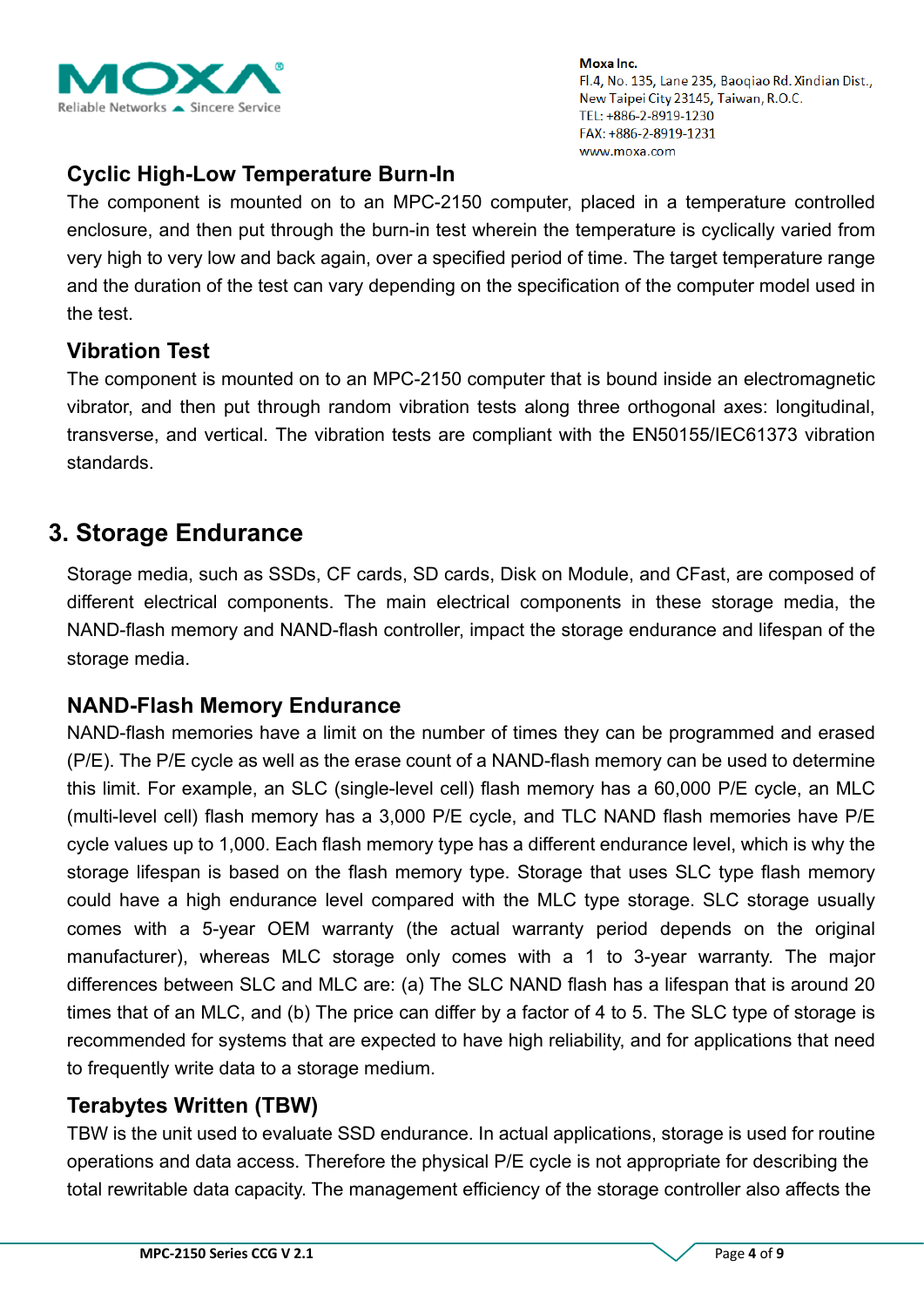

total rewritable data capacity. For these reasons, the Joint Electron Device Engineering Council (JEDEC) has defined a standard for SSD endurance evaluation called JESD218, which uses TBW to measure the endurance of the storage memory. By referring to this TBW value, users can easily estimate the storage specification and select a suitable storage for real-life use cases. For example, when routine operations need a maximum of 20 GB and the expected storage lifespan is 3 years, the total rewritable data demand would be 21.9 TBW (20 GB x 365 x 3). In this case, a storage that has more than 21.9 TBW will meet the requirement. We recommend selecting a storage media with a TBW that is greater than the calculated value.

# **4. Declaration for Liability Exclusion**

The specifications, warranty terms, and liability of items listed in this guide are the sole responsibility of the original manufacturers. Moxa does not take any responsibility in this regard. Please visit the manufacturers' official websites for up-to-date product information before purchasing these components.

# **5. Compatible Components**

Peripheral components that have been tested and found suitable for use with the MPC-2150 Series of computers are listed in this section. The following table lists the test codes and their descriptions:

| <b>Test Code</b> | <b>Description</b>                                                          |
|------------------|-----------------------------------------------------------------------------|
| A                | The component has passed the ambient temperature verification test          |
| B                | The component has passed the low temperature verification test              |
| C                | The component has passed the heat/humidity verification test                |
| D                | The component has passed the cyclic high-low temperature verification test  |
|                  | The component has not been tested, but is similar to another component that |
| Е                | has been tested in terms of its material and design.                        |
|                  | The component has passed the vibration verification test                    |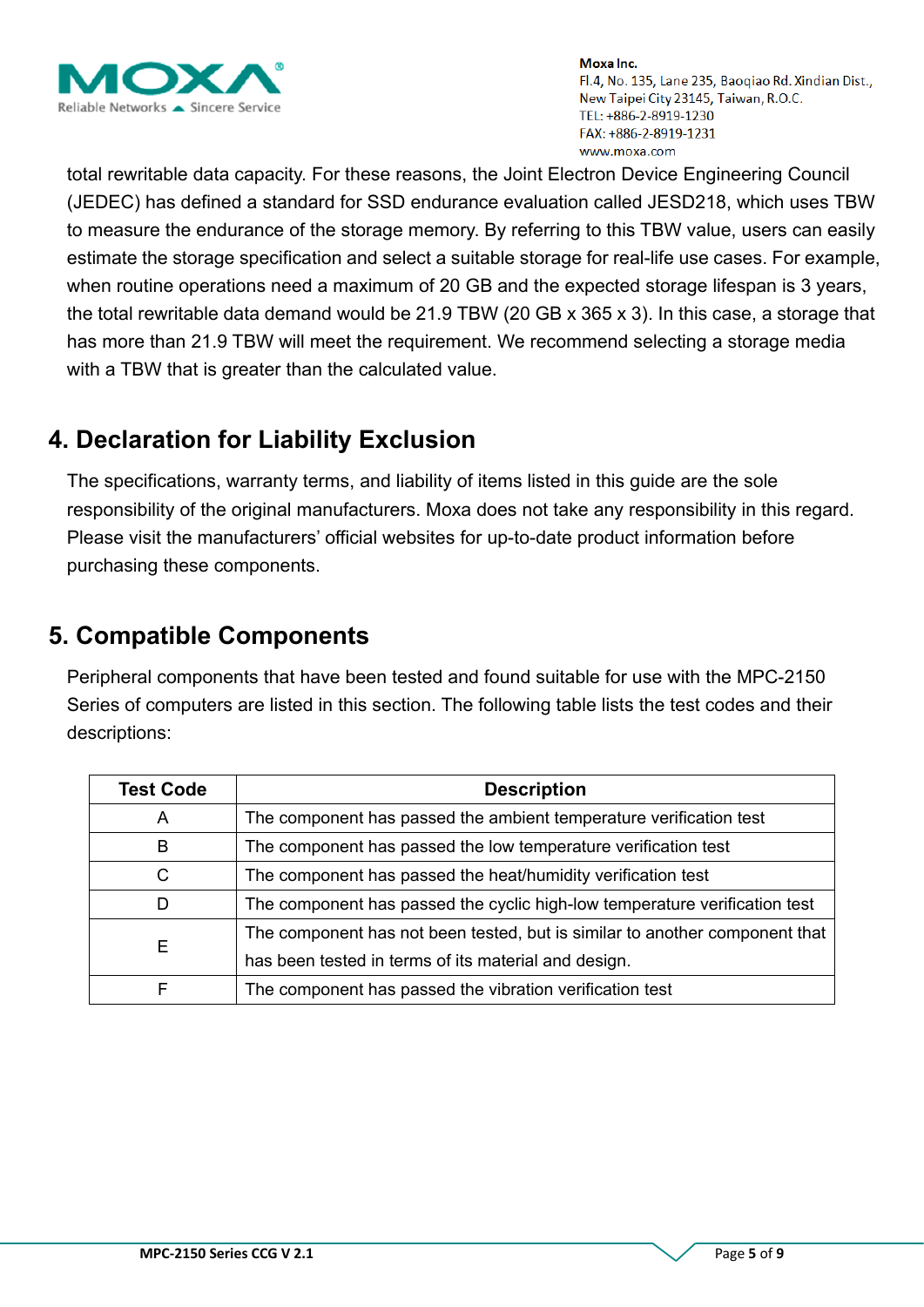

| <b>DRAM</b>  |                       |               |                    |                  |                   |          |                   |  |  |  |
|--------------|-----------------------|---------------|--------------------|------------------|-------------------|----------|-------------------|--|--|--|
| Vendor       | Memory<br><b>Size</b> | Moxa's PN     | Vendor's PN        | Interface        | <b>Chip Brand</b> | Speed    | <b>Test Codes</b> |  |  |  |
| <b>ADATA</b> | 4 GB                  | N/A           | ADDS1600W4G11-B    | DDR3L            | N/A               | 1600 MHz | Α                 |  |  |  |
| Apacer       | 2 GB                  | N/A           | 78.A2GD9.4010C     | DDR <sub>3</sub> | N/A               | 1600 MHz | Α                 |  |  |  |
| <b>DSL</b>   | 4 GB                  | 1352110042100 | D3SP56082XH12BAI   | DDR <sub>3</sub> | ProMOS            | 1600 MHz | <b>B, C, D</b>    |  |  |  |
| <b>DSL</b>   | 4 GB                  | 1352110042081 | D3SP12081XL12BAI   | DDR3L            | ProMOS            | 1600 MHz | <b>B, C, D</b>    |  |  |  |
| <b>DSL</b>   | 8 GB                  | 1352110082022 | D3SP12082XL12BAI   | DDR3L            | ProMOS            | 1600 MHz | <b>B, C, D</b>    |  |  |  |
| Kingston     | 4 GB                  | N/A           | <b>KVR16LS11/4</b> | DDR3L            | N/A               | 1600 MHz | Α                 |  |  |  |
| Transcend    | 4 GB                  | N/A           | TS512MSK64V3N      | DDR <sub>3</sub> | N/A               | 1600 MHz | A                 |  |  |  |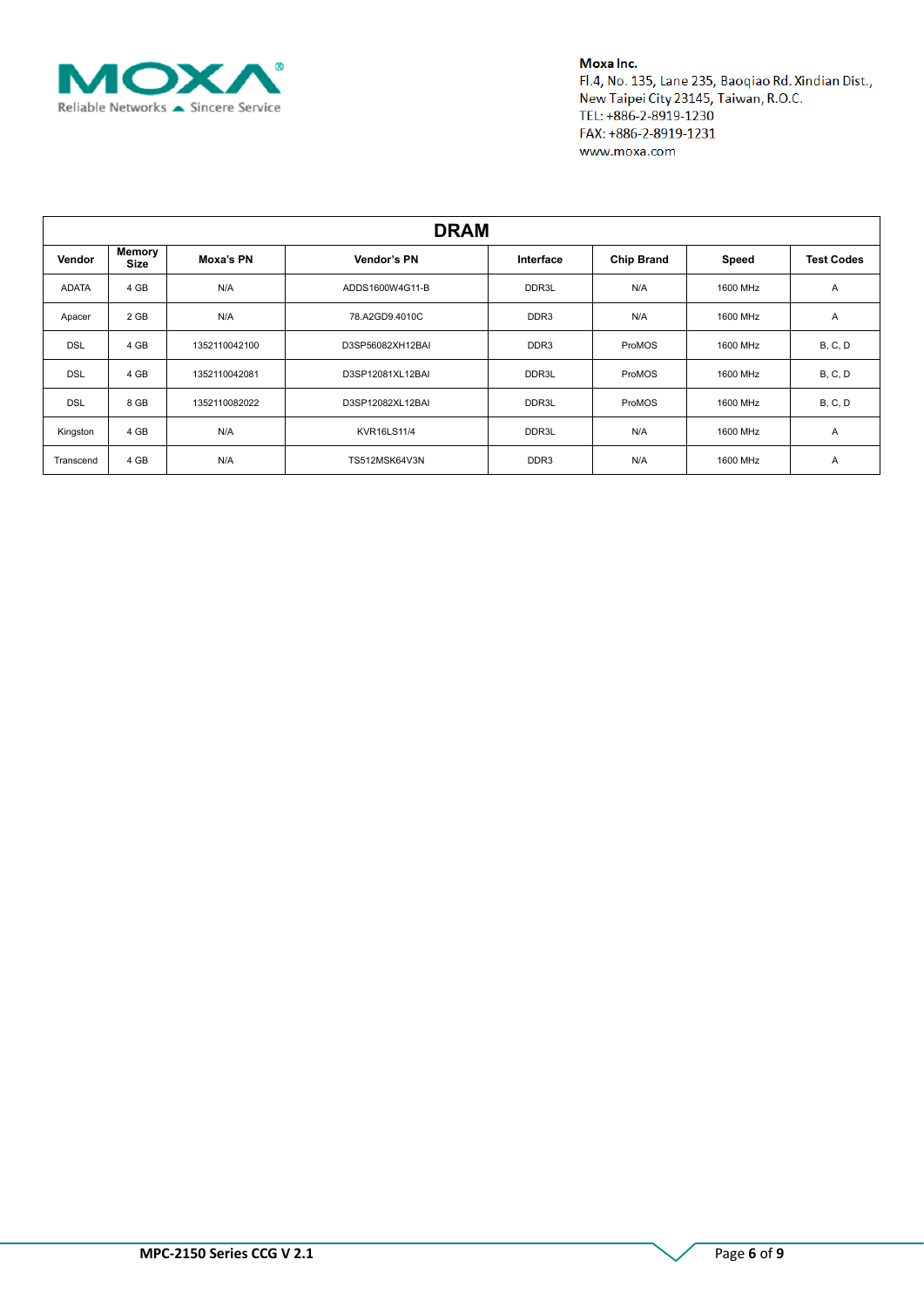

| <b>CFast</b>    |                               |               |                       |                                        |                                |                   |          |          |                                |                |  |
|-----------------|-------------------------------|---------------|-----------------------|----------------------------------------|--------------------------------|-------------------|----------|----------|--------------------------------|----------------|--|
| Vendor          | <b>Storage</b><br><b>Size</b> | Moxa's PN     | Vendor's PN           | Flash<br><b>Memory</b><br><b>Brand</b> | Flash<br><b>Memory</b><br>Spec | <b>Controller</b> | Firmware | Warranty | Warranty<br><b>Exclusion</b>   | Test<br>Codes  |  |
| Apacer          | 32 GB                         | N/A           | 81.3DM40.3T001BA      | N/A                                    | <b>MLC</b>                     | N/A               | N/A      | 2 years  | Average Erase<br>Count > 3,000 | A              |  |
| <b>InnoDisk</b> | 16 GB                         | N/A           | DECFA-16GD07SW2DC-A31 | Toshiba                                | <b>MLC</b>                     | N/A               | N/A      | 2 years  | Average Erase<br>Count > 3,000 | <b>B. C. D</b> |  |
| <b>InnoDisk</b> | 32 GB                         | 1352010322313 | DECFA-32GD09BW1DC     | Toshiba                                | <b>MLC</b>                     | N/A               | N/A      | 2 years  | Average Erase<br>Count > 3,000 | <b>B. C. D</b> |  |
| Transcend       | 8 GB                          | N/A           | TS8GCFX500I           | N/A                                    | N/A                            | N/A               | N/A      | 2 years  | N/A                            | A              |  |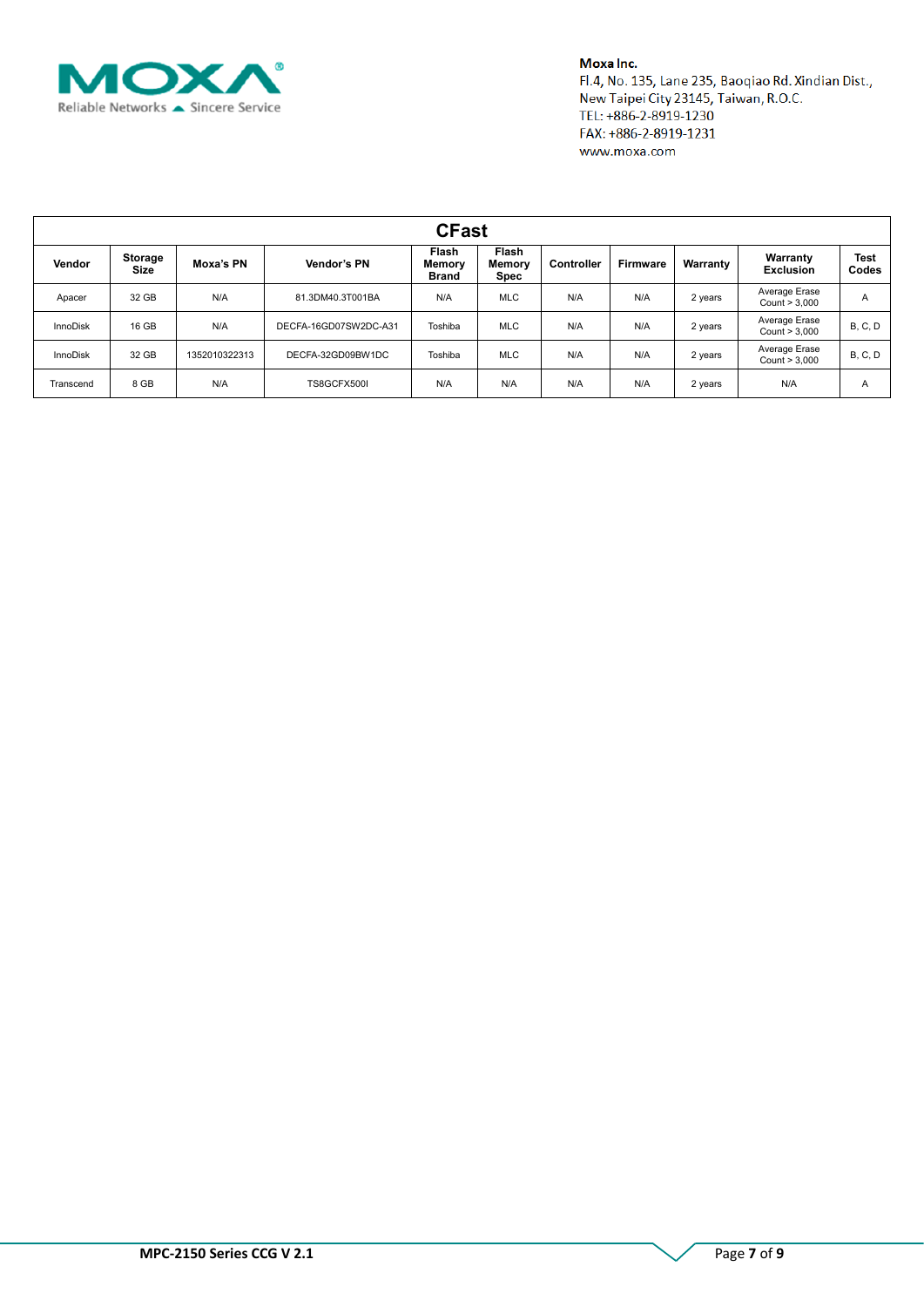

| <b>SSD</b>      |                     |               |                   |                                        |                                |            |          |          |                                |                      |  |
|-----------------|---------------------|---------------|-------------------|----------------------------------------|--------------------------------|------------|----------|----------|--------------------------------|----------------------|--|
| Vendor          | <b>Storage Size</b> | Moxa's PN     | Vendor's PN       | Flash<br><b>Memory</b><br><b>Brand</b> | Flash<br><b>Memory</b><br>Spec | Controller | Firmware | Warranty | Warranty<br><b>Exclusion</b>   | <b>Test</b><br>Codes |  |
| <b>InnoDisk</b> | 64 GB               | N/A           | DES25-64GD06SW1QC | Micron                                 | <b>MLC</b>                     | N/A        | N/A      | 2 years  | Average Erase<br>Count > 3,000 | B, C, D              |  |
| <b>InnoDisk</b> | 128 GB              | 1352031282117 | DES25-A28M41BW1DC | Toshiba                                | <b>MLC</b>                     | N/A        | N/A      | 2 years  | Average Erase<br>Count > 3,000 | <b>B. C. D</b>       |  |
| Kingston        | 120 GB              | N/A           | SH103S3/120G      | N/A                                    | <b>MLC</b>                     | N/A        | N/A      | 2 years  | N/A                            | A                    |  |